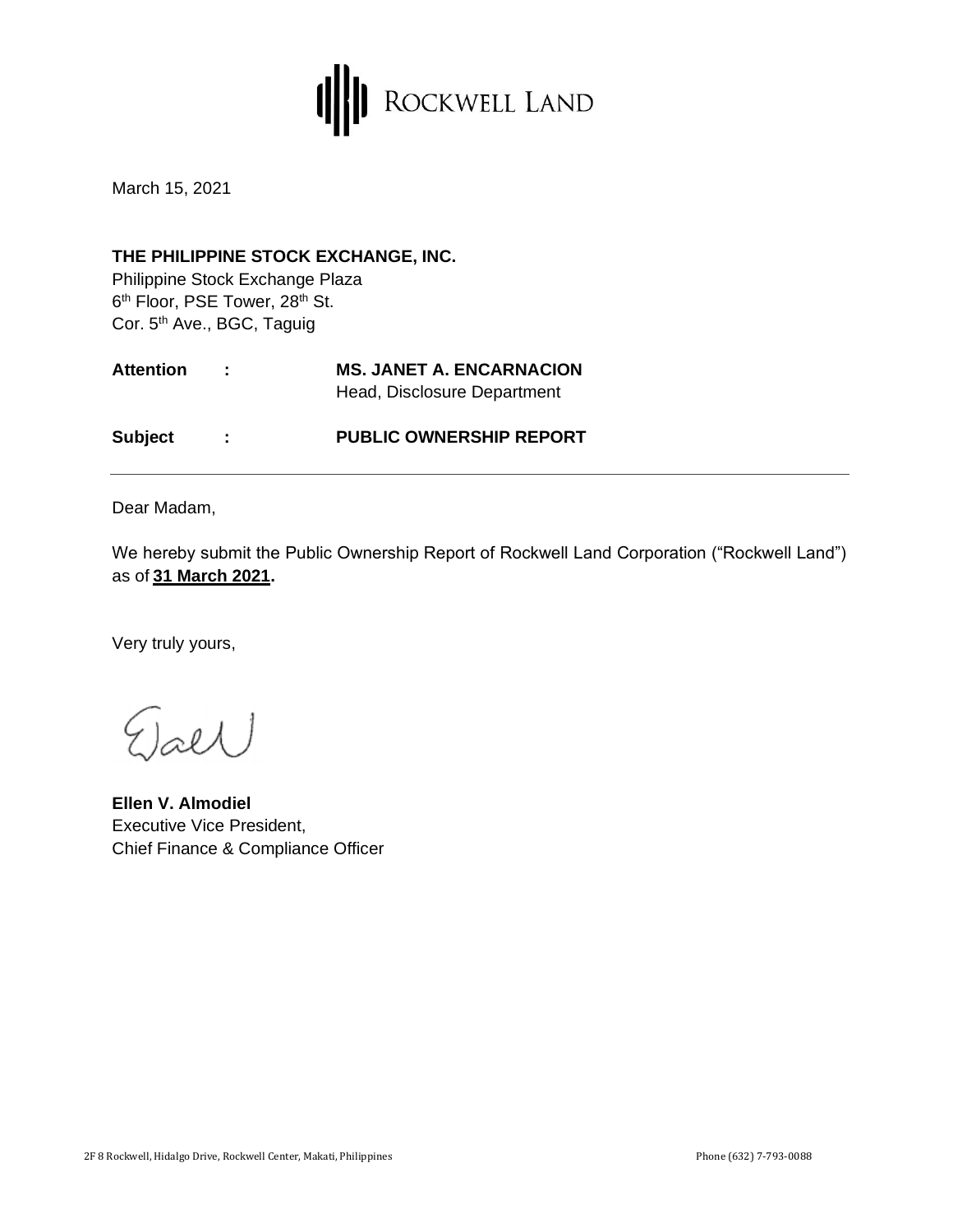

# **ROCKWELL LAND CORPORATION Computation of Public Ownership as of March 31, 2021**

# **Number of Issued Shares 6,243,382,344 Number of Treasury Shares (if any)** 126,620,146 **Number of Issued & Outstanding Shares 6,116,762,198 Less:**

#### **A. Directors**

|                                |               |                 | <b>TOTAL DIRECT &amp;</b> | % to Total I/O |
|--------------------------------|---------------|-----------------|---------------------------|----------------|
| <b>NAME</b>                    | <b>DIRECT</b> | <b>INDIRECT</b> | <b>INDIRECT SHARES</b>    | <b>Shares</b>  |
| Manuel M. lopez                | 2,959,172     |                 | 2,959,173                 | 0.048          |
| Oscar M. Lopez                 | 174,897       | 1               | 174,898                   | 0.003          |
| Federico R. Lopez              | U             | 1               |                           | 0.000          |
| Nestor J. Padilla              | 21,150,000    | 1               | 21,150,001                | 0.346          |
| Miguel Ernesto L. Lopez        | 243,693       | 1               | 243,694                   | 0.004          |
| Francis Giles B. Puno          | 5,656         | $\pmb{0}$       | 5,656                     | 0.000          |
| Oscar J. Hilado                |               | 0               |                           | 0.000          |
| Monico V. Jacob                |               | 0               |                           | 0.000          |
| Albert F. Del Rosario          | 2,818         | 0               | 2,818                     | 0.000          |
| Jose Valentin A. Patangco, Jr. |               | $\overline{0}$  |                           | 0.000          |
| Benjamin R. Lopez              |               | 0               |                           | 0.000          |
|                                | 24,536,241    | 5               | 24,536,246                | 0.401          |
| <b>B. Officers</b>             |               |                 |                           |                |
|                                |               |                 | <b>TOTAL DIRECT &amp;</b> | % to Total I/O |
| <b>NAME</b>                    | <b>DIRECT</b> | <b>INDIRECT</b> | <b>INDIRECT SHARES</b>    | <b>Shares</b>  |
| Valerie Jane L. Soliven        | 0             | 28,000          | 28,000                    | 0.000          |
| Maria Lourdes L. Pineda        | 132,818       | 8,454           | 141,272                   | 0.002          |
| Ellen V. Almodiel              |               | 0               | $\mathbf 0$               | 0.000          |
| Davy T. Tan                    | 0             | 0               | $\mathbf 0$               | 0.000          |
| Manuel L. Lopez Jr.            | 0             | $\mathbf 0$     | $\Omega$                  | 0.000          |
| Angela Marie B. Pagulayan      | 0             | 0               | $\Omega$                  | 0.000          |
| Estela Y. Dasmarinas           | 1,882         | 0               | 1,882                     | 0.000          |
| Jesse S. Tan                   | 0             | 0               | $\Omega$                  | 0.000          |
| Christine T. Coqueiro          | 0             | $\mathbf 0$     | $\Omega$                  | 0.000          |
| Geraldine B. Brillantes        | 0             | $\mathbf 0$     | $\Omega$                  | 0.000          |
| Romeo G. Del Mundo, Jr.        | 0             | 0               | 0                         | 0.000          |
| Jovie Jade Lim-Dy              | 0             | $\mathbf 0$     | $\Omega$                  | 0.000          |
| Enrique I. Quiason             | 3,575         | 0               | 3,575                     | 0.000          |
| Esmeraldo C. Amistad           | 0             | 0               | $\Omega$                  | 0.000          |
| Alexis Nikolai S. Diesmos      | 0             | 13,000          | 13,000                    | 0.000          |
| Rica L. Bajo                   | $\Omega$      | 0               | $\Omega$                  | 0.000          |
|                                | 138,275       | 49,454          | 187,729                   | 0.003          |
|                                |               |                 |                           |                |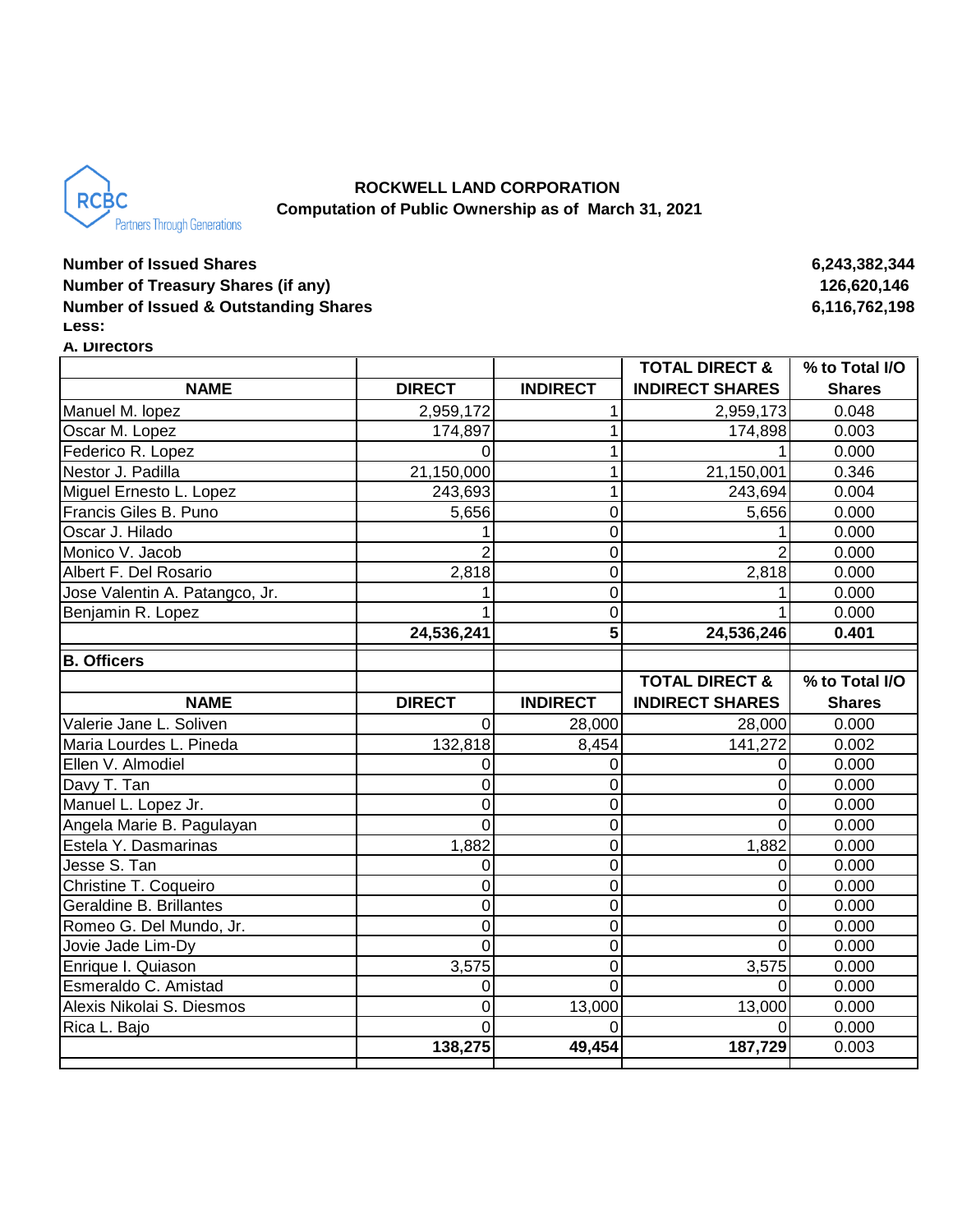| <b>C. Principal Stockholders</b>             |               |                 |                           |                |
|----------------------------------------------|---------------|-----------------|---------------------------|----------------|
|                                              |               |                 | <b>TOTAL DIRECT &amp;</b> | % to Total I/O |
| <b>NAME</b>                                  | <b>DIRECT</b> | <b>INDIRECT</b> | <b>INDIRECT SHARES</b>    | <b>Shares</b>  |
| <b>First Philippine Holdings Corporation</b> | 5,296,015,375 | 0               | 5,296,015,375             | 86.582         |
|                                              | 5,296,015,375 | 0               | 5,296,015,375             | 86.582         |
| <b>D.</b> Affiliates                         |               |                 |                           |                |
|                                              |               |                 | TOTAL DIRECT &            | % to Total I/O |
| <b>NAME</b>                                  | <b>DIRECT</b> | <b>INDIRECT</b> | <b>INDIRECT SHARES</b>    | <b>Shares</b>  |
|                                              |               |                 |                           | 0.000          |
|                                              |               |                 |                           |                |
| <b>E. Government</b>                         |               |                 |                           |                |
|                                              |               |                 | <b>TOTAL DIRECT &amp;</b> | % to Total I/O |
| <b>NAME</b>                                  | <b>DIRECT</b> | <b>INDIRECT</b> | <b>INDIRECT SHARES</b>    | <b>Shares</b>  |
|                                              |               |                 |                           | 0.000%         |
|                                              | ۰             | $\blacksquare$  |                           | $0.000\%$      |
| F. Banks                                     |               |                 | <b>TOTAL DIRECT &amp;</b> |                |
| <b>NAME</b>                                  | <b>DIRECT</b> | <b>INDIRECT</b> | <b>INDIRECT SHARES</b>    | <b>Shares</b>  |
|                                              | -             |                 |                           | 0.000%         |
|                                              | ۰             |                 | $\overline{\phantom{0}}$  | 0.000%         |
|                                              |               | $\blacksquare$  |                           | $0.000\%$      |

| G. Employees      |               |                 | <b>TOTAL DIRECT &amp;</b> |                |
|-------------------|---------------|-----------------|---------------------------|----------------|
| <b>NAME</b>       | <b>DIRECT</b> | <b>INDIRECT</b> | <b>INDIRECT SHARES</b>    | <b>Shares</b>  |
|                   | 0             |                 |                           |                |
| H. Lock-Up Shares |               |                 |                           |                |
|                   |               |                 | <b>TOTAL DIRECT &amp;</b> | % to Total I/O |
| <b>NAME</b>       | <b>DIRECT</b> | <b>INDIRECT</b> | <b>INDIRECT SHARES</b>    | <b>Shares</b>  |
|                   |               |                 |                           | 0.000          |
|                   |               | $\blacksquare$  |                           | 0.000%         |
| I. Others         |               |                 |                           |                |
|                   |               |                 | <b>TOTAL DIRECT &amp;</b> | % to Total I/O |
| <b>NAME</b>       | <b>DIRECT</b> | <b>INDIRECT</b> | <b>INDIRECT SHARES</b>    | <b>Shares</b>  |
|                   | 0             |                 | 0                         |                |
|                   |               |                 |                           |                |